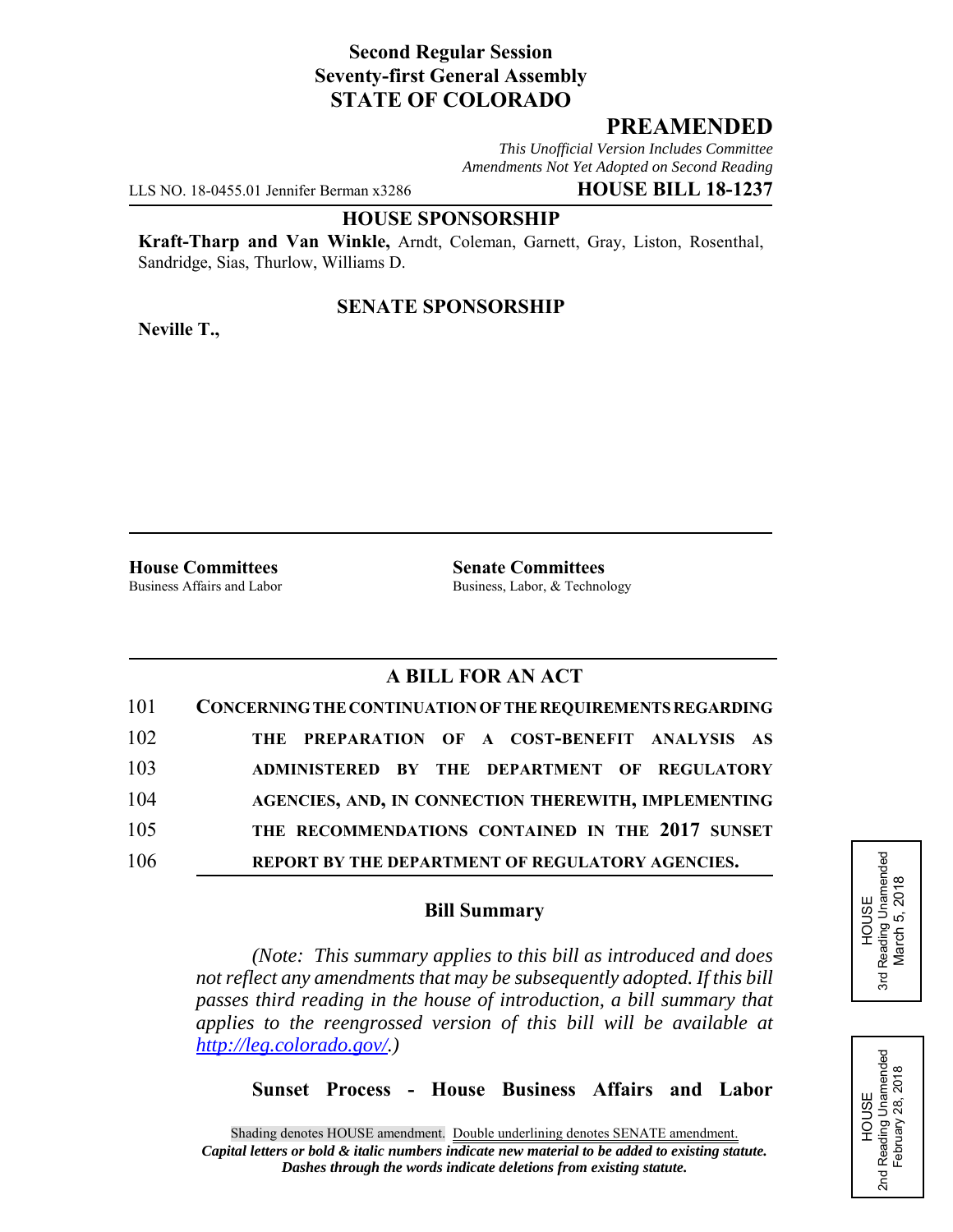**Committee.** The bill implements the recommendations of the department of regulatory agencies' (department) sunset review and report on requirements and procedures regarding the preparation of a cost-benefit analysis by:

! Continuing the requirements and procedures indefinitely (*recommendation 1*, **sections 1 and 2** of the bill);

! Requiring state rule-making agencies to include on their applicable websites information about the cost-benefit analysis process and a link to the online regulatory notice enrollment form created by the executive director of the department or the executive director's designee (section 2).

| $\mathbf{1}$   | Be it enacted by the General Assembly of the State of Colorado:                       |
|----------------|---------------------------------------------------------------------------------------|
| $\overline{2}$ | <b>SECTION 1.</b> In Colorado Revised Statutes, 24-34-104, repeal                     |
| 3              | $(15)(a)(VI)$ as follows:                                                             |
| $\overline{4}$ | 24-34-104. General assembly review of regulatory agencies                             |
| 5              | and functions for repeal, continuation, or reestablishment - legislative              |
| 6              | <b>declaration - repeal.</b> $(15)(a)$ The following agencies, functions, or both,    |
| $\overline{7}$ | will repeal on September 1, 2018:                                                     |
| 8              | (VI) The requirements and procedures regarding the preparation                        |
| 9              | of a cost-benefit analysis specified in section $24-4-103$ (2.5);                     |
| 10             | <b>SECTION 2.</b> In Colorado Revised Statutes, 24-4-103, amend                       |
| 11             | $(2.5)(a)$ and $(2.5)(b)$ ; repeal $(2.5)(f)$ ; and add $(2.5)(g)$ , $(2.5)(h)$ , and |
| 12             | $(2.5)(i)$ as follows:                                                                |
| 13             | 24-4-103. Rule-making - procedure - definitions - statutory                           |
| 14             | citation correction - reporting - repeal. $(2.5)$ (a) (I) At the time of              |
| 15             | filing a notice of proposed rule-making with the secretary of state as the            |
| 16             | secretary may require, an agency shall submit a draft of the proposed rule            |
| 17             | or the proposed amendment to an existing rule and a statement, in plain               |
| 18             | language, concerning the subject matter or purpose of the proposed rule               |
| 19             | or amendment to the office of the executive director in the department of             |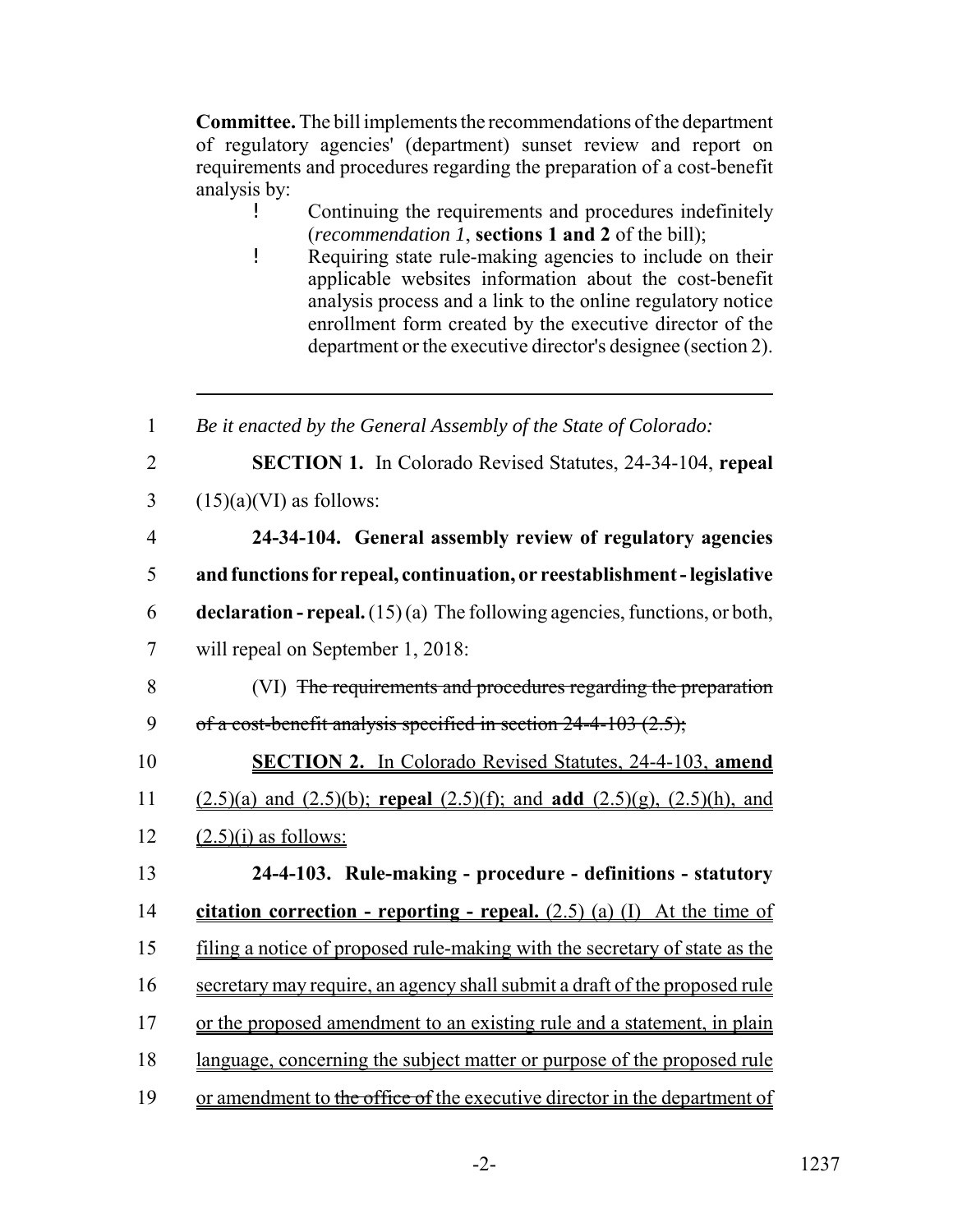| 1  | regulatory agencies. The executive director, or his or her designee, shall        |
|----|-----------------------------------------------------------------------------------|
| 2  | distribute the proposed rule or amendment, the agency's statement                 |
| 3  | <u>concerning the subject matter or purpose of the proposed rule</u><br><b>or</b> |
| 4  | <u>amendment, and any cost-benefit analysis prepared pursuant to this</u>         |
| 5  | <u>section to all persons who have submitted a request to receive notices</u>     |
| 6  | <u>from the department of regulatory agencies about proposed rule-making.</u>     |
| 7  | (II) WITHIN FIVE DAYS AFTER RECEIVING A DRAFT OF AN AGENCY'S                      |
| 8  | PROPOSED RULE OR PROPOSED AMENDMENT PURSUANT TO SUBSECTION                        |
| 9  | (2.5)(a)(I)<br>OF<br>THIS SECTION, THE EXECUTIVE DIRECTOR OF<br><b>THE</b>        |
| 10 | DEPARTMENT OF REGULATORY AGENCIES, OR THE EXECUTIVE DIRECTOR'S                    |
| 11 | DESIGNEE, SHALL REVIEW THE PROPOSED RULE OR PROPOSED AMENDMENT                    |
| 12 | DETERMINE IF ANY PORTION OF IT CONSTITUTES A SIGNIFICANT                          |
| 13 | REGULATORY ACTION. IF THE EXECUTIVE DIRECTOR OR THE EXECUTIVE                     |
| 14 | DIRECTOR'S DESIGNEE DETERMINES THAT ANY PORTION OF THE PROPOSED                   |
| 15 | <b>PROPOSED</b><br>AMENDMENT CONSTITUTES A SIGNIFICANT<br><b>RULE</b><br>OR.      |
| 16 | REGULATORY ACTION, HE OR SHE SHALL SEND A COPY OF THE PROPOSED                    |
| 17 | RULE OR PROPOSED AMENDMENT, ALONG WITH AN EXPLANATION WHY IT                      |
| 18 | CONSTITUTES A SIGNIFICANT REGULATORY ACTION, TO THE OFFICE.                       |
| 19 | LEAST TEN BUSINESS DAYS BEFORE THE AGENCY'S HEARING ON THE                        |
| 20 | PROPOSED RULE OR PROPOSED AMENDMENT, THE DIRECTOR OF THE OFFICE                   |
| 21 | OR THE DIRECTOR'S DESIGNEE, IN COLLABORATION WITH THE AGENCY,                     |
| 22 | SHALL CONDUCT A COST-BENEFIT ANALYSIS OF THE PROPOSED RULE OR                     |
| 23 | <b>PROPOSED AMENDMENT PURSUANT TO SUBSECTION <math>(2.5)(a)(V)</math> OF THIS</b> |
| 24 | SECTION AND SHALL SEND THE COST-BENEFIT ANALYSIS TO THE                           |
| 25 | EXECUTIVE DIRECTOR AND TO THE AGENCY. THE AGENCY SHALL MAKE                       |
| 26 | THE COST-BENEFIT ANALYSIS AVAILABLE TO THE PUBLIC BY POSTING IT ON                |
| 27 | THE AGENCY'S OFFICIAL WEBSITE. THE EXECUTIVE DIRECTOR, OR THE                     |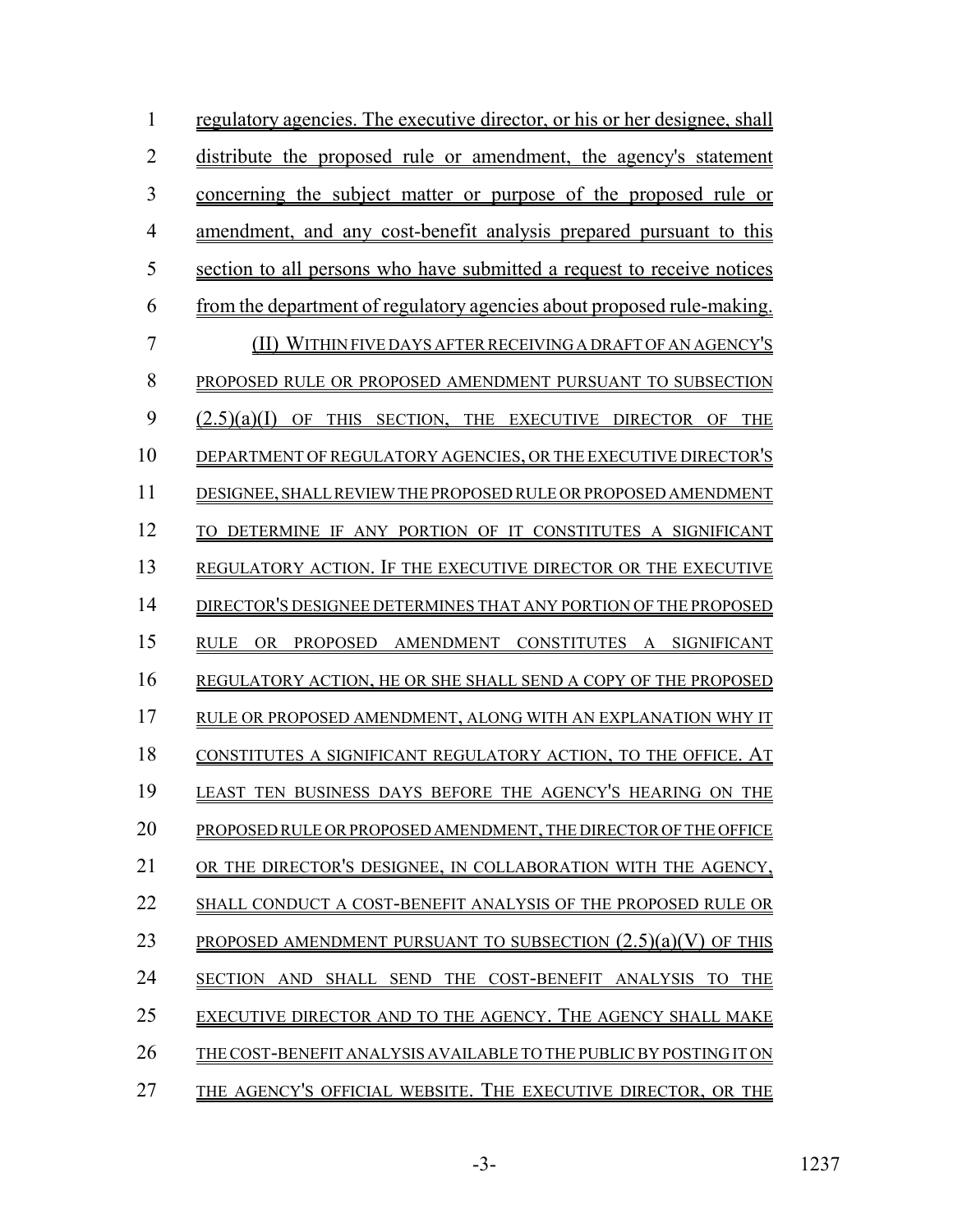| EXECUTIVE DIRECTOR'S DESIGNEE, SHALL POST THE ANALYSIS ON THE |
|---------------------------------------------------------------|
|---------------------------------------------------------------|

2 DEPARTMENT OF REGULATORY AGENCIES' OFFICIAL WEBSITE.

3 (III) Any person may, within five BUSINESS days after publication 4 of the notice of proposed rule-making in the Colorado register, request 5 that the department of regulatory agencies require the agency submitting 6 the proposed rule or amendment to prepare a cost-benefit analysis. The 7 executive director, or his or her designee, shall determine, after 8 consultation with the agency proposing the rule or amendment, whether 9 to require the agency to prepare a cost-benefit analysis. If the executive 10 director, or his or her designee, determines that a cost-benefit analysis is 11 required, THE DEPARTMENT SHALL REQUIRE the agency shall TO complete 12 a cost-benefit analysis at least ten BUSINESS days before the hearing on the 13 rule or amendment, shall make the analysis available to the public by 14 posting the analysis on the agency's official website, and shall submit a 15 copy to the executive director OF THE DEPARTMENT or his or her designee. 16 The executive director, or his or her designee, shall post the analysis on 17 the department of regulatory agencies' official website. 18 (IV) By filing an additional notice published in the Colorado 19 register, the agency may postpone the hearing on the rule or amendment 20 to comply with the requirement to complete the THAT ANY cost-benefit 21 analysis REQUIRED PURSUANT TO SUBSECTION  $(2)(a)(II)$  OR  $(2)(a)(III)$  OF 22 THIS SECTION BE COMPLETED at least ten days before the hearing. Failure 23 to complete a requested IF A cost-benefit analysis IS REQUIRED FOR A 24 PROPOSED RULE OR AMENDMENT pursuant to this subsection  $(2.5)$ , shall 25 preclude the adoption of such THE AGENCY SHALL NOT ADOPT THE rule or 26 amendment Such UNTIL THE COST-BENEFIT ANALYSIS HAS BEEN 27 COMPLETED.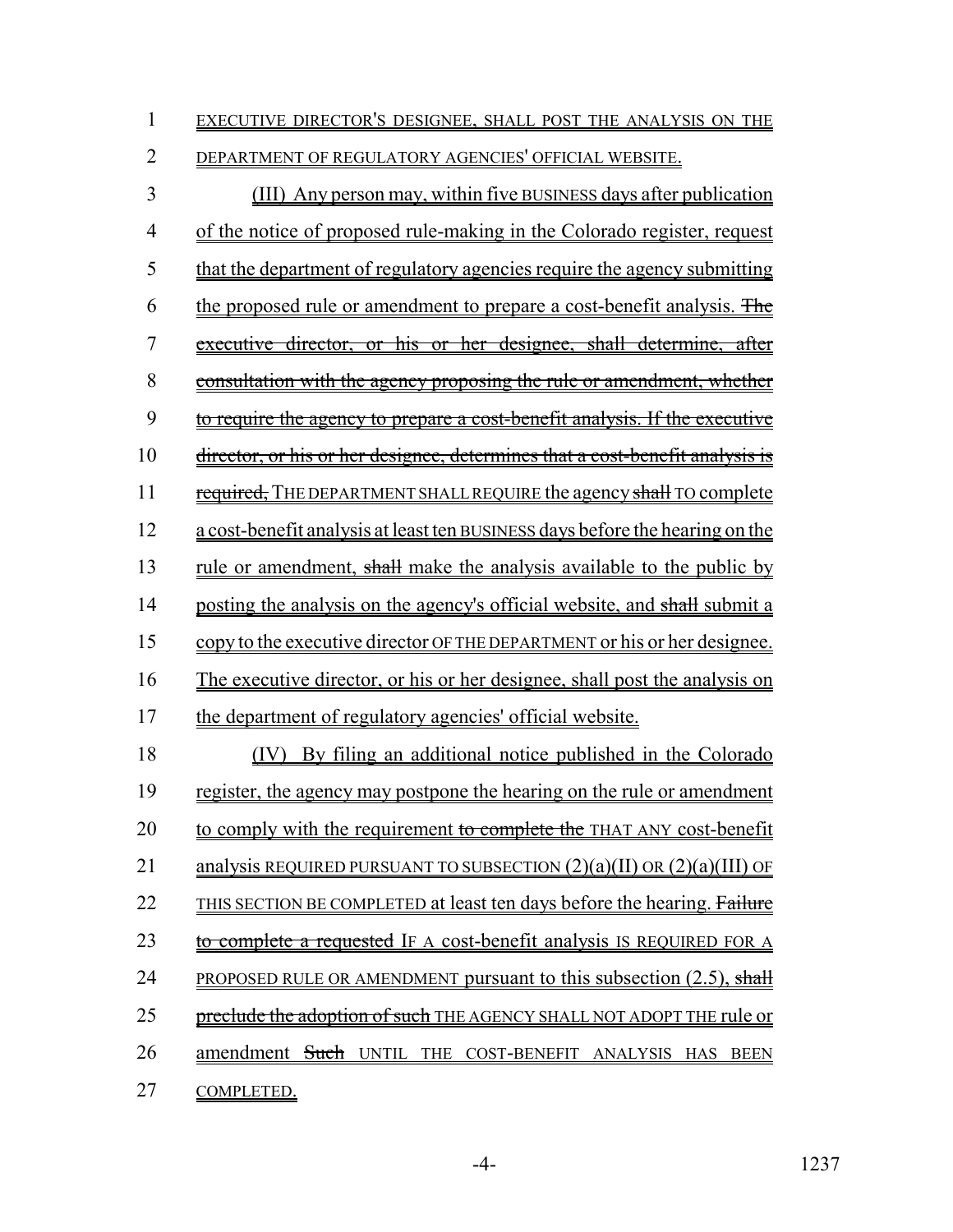| $\mathbf{1}$   | (V) A cost-benefit analysis, shall WHETHER CONDUCTED BY THE                    |
|----------------|--------------------------------------------------------------------------------|
| $\overline{2}$ | OFFICE IN COLLABORATION WITH AN AGENCY, OR SOLELY BY THE AGENCY,               |
| $\overline{3}$ | MUST include the following:                                                    |
| $\overline{4}$ | $\overline{H}(A)$ The reason for the rule or amendment;                        |
| 5              | The anticipated economic benefits of the rule or<br>$(H)$ (B)                  |
| 6              | amendment, which shall include INCLUDING economic growth, the                  |
| 7              | creation of new jobs, and increased economic competitiveness;                  |
| 8              | (HH) (C) The anticipated costs of the rule or amendment, which                 |
| 9              | shall include INCLUDING the direct costs to the government to administer       |
| 10             | the rule or amendment and the direct and indirect costs to business and        |
| 11             | other entities required to comply with the rule or amendment;                  |
| 12             | (HV) (D) Any adverse effects on the economy, consumers, private                |
| 13             | markets, small businesses, job creation, and economic competitiveness;         |
| 14             | <u>and</u>                                                                     |
| 15             | At least two alternatives to the proposed rule or<br>$(\forall)$ (E)           |
| 16             | amendment that can be identified by the submitting agency, THE OFFICE,         |
| 17             | or a member of the public, including the costs and benefits of pursuing        |
| 18             | each of the alternatives identified.                                           |
| 19             | (b) The executive director OF THE DEPARTMENT OF REGULATORY                     |
| 20             | AGENCIES, or his or her designee, OR, FOR A COST-BENEFIT ANALYSIS              |
| 21             | CONDUCTED PURSUANT TO SUBSECTION $(2.5)(a)(II)$ , THE DIRECTOR OR THE          |
| 22             | DIRECTOR'S DESIGNEE, shall study the cost-benefit analysis and may urge        |
| 23             | the agency to revise the rule or amendment to eliminate or reduce the          |
| 24             | negative economic impact. The executive director, or his or her designee,      |
| 25             | may inform the public about the negative impact of the proposed rule or        |
| 26             | the proposed amendment to an existing rule.                                    |
| 27             | This subsection (2.5) is repealed, effective September 1,<br>$(f)$ $\bigoplus$ |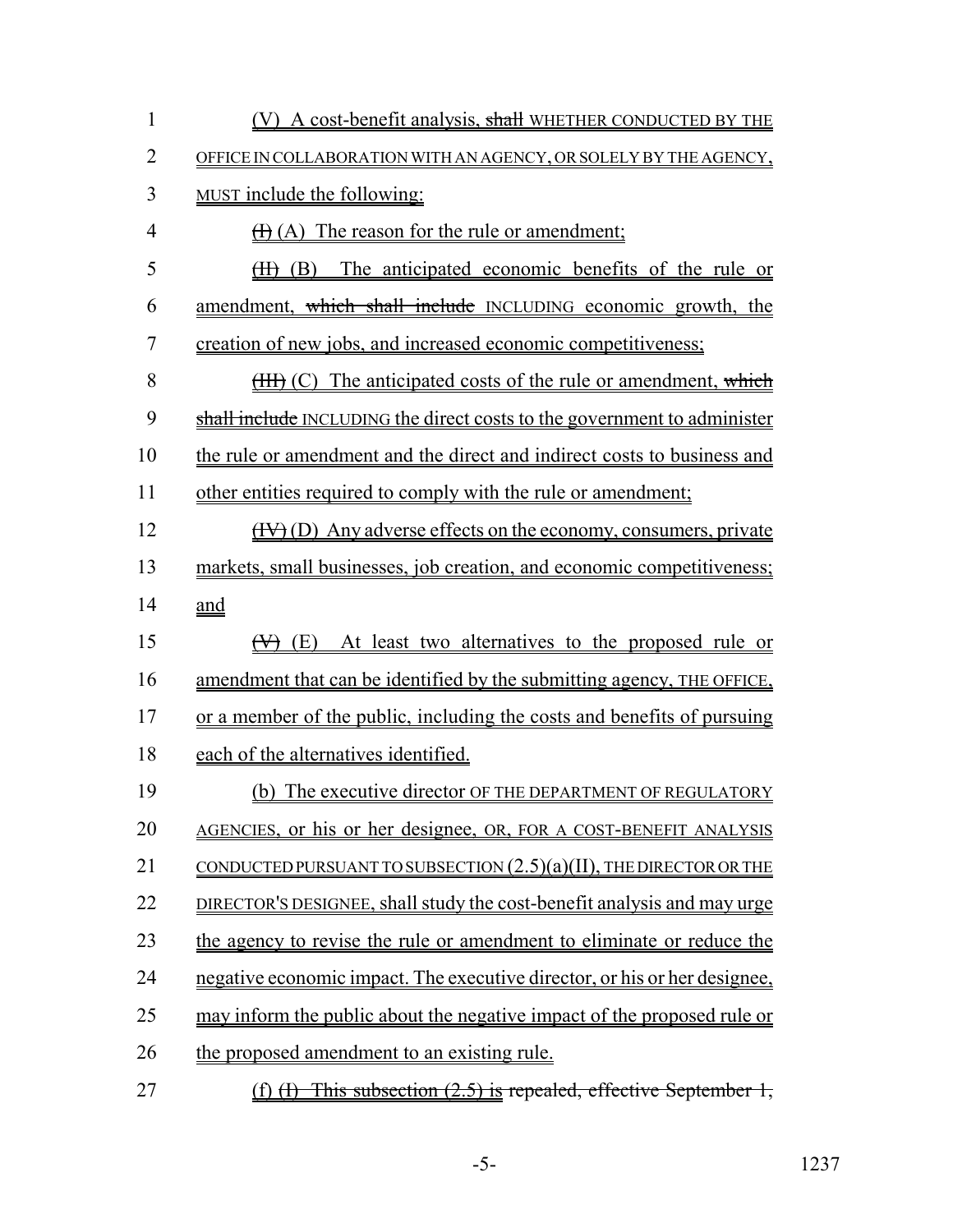$1 \t 2018.$ 

 (II) Prior to such repeal, the provisions regarding the preparation of a cost-benefit analysis pursuant to this subsection (2.5) shall be reviewed as provided for in section 24-34-104.

- (g) EACH STATE RULE-MAKING AGENCY WITH A WEBSITE CONTAINING RULE-MAKING INFORMATION SHALL INCLUDE THE FOLLOWING INFORMATION ON ITS WEBSITE:
- 8 (I) INFORMATION ABOUT THE COST-BENEFIT ANALYSIS PROCESS 9 SET FORTH IN THIS SUBSECTION  $(2.5)$ ; AND

**(II)** A LINK TO THE ONLINE REGULATORY NOTICE ENROLLMENT 11 FORM CREATED BY THE EXECUTIVE DIRECTOR OF THE DEPARTMENT OF REGULATORY AGENCIES OR THE EXECUTIVE DIRECTOR'S DESIGNEE AND LISTED ON THE DEPARTMENT'S WEBSITE.

- (h) (I) NOTWITHSTANDING SECTION 24-1-136(11), THE EXECUTIVE DIRECTOR OF THE DEPARTMENT OF REGULATORY AGENCIES OR THE EXECUTIVE DIRECTOR'S DESIGNEE SHALL, ON AN ANNUAL BASIS, PREPARE A REPORT SUMMARIZING THE COST-BENEFIT ANALYSES CONDUCTED IN THE PREVIOUS TWELVE-MONTH PERIOD, INCLUDING:
- (A) THE NUMBER OF COST-BENEFIT ANALYSES PREPARED;
- **(B)** THE AGENCIES FOR WHICH ONE OR MORE COST-BENEFIT
- ANALYSES WERE PREPARED;
- 22 (C) A SUMMARY OF ANY PROPOSED RULE OR PROPOSED
- 23 AMENDMENT TO AN EXISTING RULE THAT WAS MODIFIED IN RESPONSE TO

A COST-BENEFIT ANALYSIS CONDUCTED AND THE MANNER IN WHICH IT

- WAS MODIFIED; AND
- **(D) FOR COST-BENEFIT ANALYSES THAT WERE PREPARED AS A**
- RESULT OF A DETERMINATION THAT THE PROPOSED RULE OR PROPOSED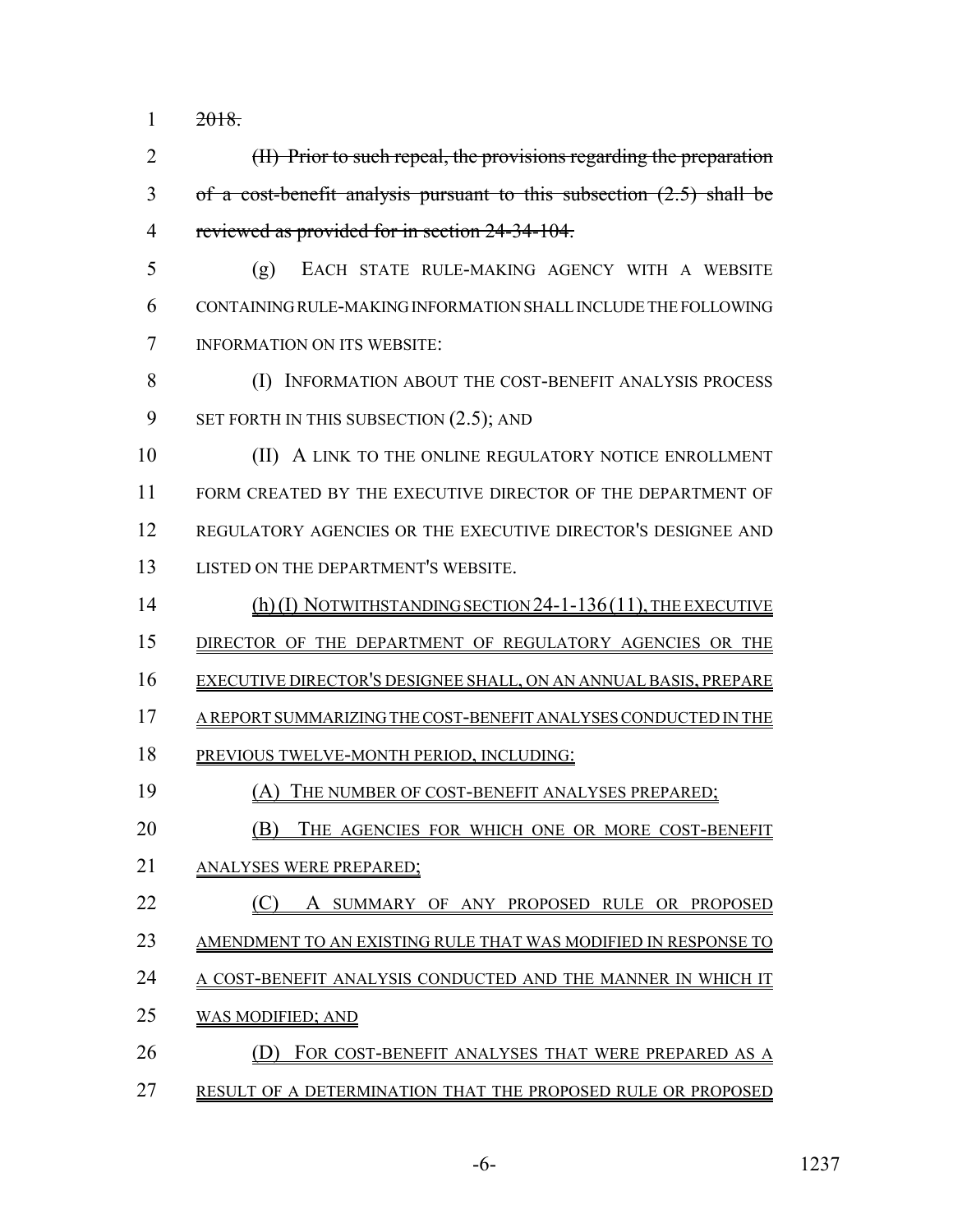| 1              | AMENDMENT TO AN EXISTING RULE CONSTITUTED A SIGNIFICANT                      |
|----------------|------------------------------------------------------------------------------|
| $\overline{2}$ | REGULATORY ACTION, THE BASIS FOR THE SIGNIFICANT REGULATORY                  |
| 3              | <b>ACTION DETERMINATION.</b>                                                 |
| $\overline{4}$ | ON OR BEFORE OCTOBER 31, 2019, AND ON OR BEFORE<br>(II)                      |
| 5              | OCTOBER 31 OF EACH YEAR THEREAFTER, THE EXECUTIVE DIRECTOR OR                |
| 6              | THE EXECUTIVE DIRECTOR'S DESIGNEE SHALL SEND COPIES OF THE REPORT            |
| 7              | TO THE BUSINESS, LABOR, AND TECHNOLOGY COMMITTEE IN THE SENATE,              |
| 8              | THE BUSINESS AFFAIRS AND LABOR COMMITTEE IN THE HOUSE OF                     |
| 9              | REPRESENTATIVES, AND THE LEGISLATIVE AUDIT COMMITTEE, OR THEIR               |
| 10             | <b>SUCCESSOR COMMITTEES.</b>                                                 |
| 11             | AS USED IN THIS SUBSECTION (2.5):<br>(1)                                     |
| 12             | "OFFICE" MEANS THE OFFICE OF STATE PLANNING AND<br>(I)                       |
| 13             | <b>BUDGETING CREATED IN SECTION 24-37-102.</b>                               |
| 14             | (II) "SIGNIFICANT REGULATORY ACTION" MEANS A PROPOSED RULE                   |
| 15             | THAT, IF ADOPTED, IS LIKELY TO RESULT IN ONE OR MORE OF THE                  |
| 16             | FOLLOWING:                                                                   |
| 17             | (A) A COST OF TEN MILLION DOLLARS OR MORE OVER A FIVE-YEAR                   |
| 18             | PERIOD TO THE REGULATED INDUSTRY OR OTHER PRIVATE ENTITIES TO                |
| 19             | COMPLY WITH THE RULE; OR                                                     |
| 20             | (B) A SERIOUS INCONSISTENCY OR OTHER FORM OF INTERFERENCE                    |
| 21             | WITH AN ACTION TAKEN OR PLANNED BY ANOTHER AGENCY.                           |
| 22             | <b>SECTION 3. Act subject to petition - effective date.</b> This act         |
| 23             | takes effect at 12:01 a.m. on the day following the expiration of the        |
| 24             | ninety-day period after final adjournment of the general assembly (August    |
| 25             | 8, 2018, if adjournment sine die is on May 9, 2018); except that, if a       |
| 26             | referendum petition is filed pursuant to section $1(3)$ of article V of the  |
| 27             | state constitution against this act or an item, section, or part of this act |